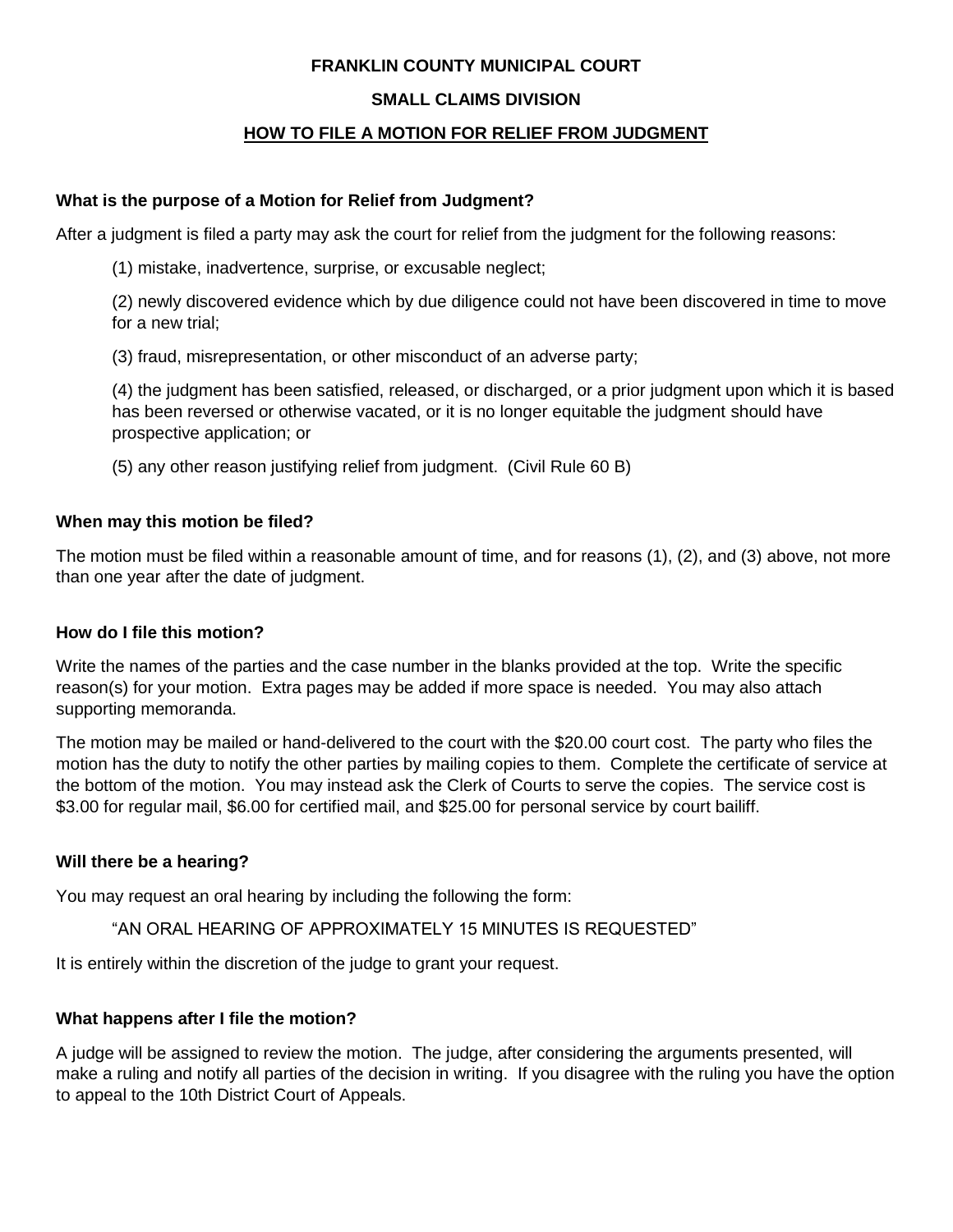# IN THE FRANKLIN COUNTY MUNICIPAL COURT **SMALL CLAIMS DIVISION**

| Plaintiff,                                                                                                 |                                                   |
|------------------------------------------------------------------------------------------------------------|---------------------------------------------------|
| v.                                                                                                         |                                                   |
|                                                                                                            |                                                   |
| Defendant.                                                                                                 |                                                   |
| <b>MOTION FOR RELIEF FROM JUDGMENT</b>                                                                     |                                                   |
| moves the court for an order vacating and setting aside the judgment filed on the following date,          | (name)                                            |
| ______________, _____________, for the following reasons:                                                  |                                                   |
|                                                                                                            |                                                   |
|                                                                                                            |                                                   |
|                                                                                                            |                                                   |
|                                                                                                            |                                                   |
|                                                                                                            |                                                   |
|                                                                                                            |                                                   |
|                                                                                                            |                                                   |
|                                                                                                            |                                                   |
|                                                                                                            |                                                   |
|                                                                                                            | Signature of Plaintiff / Defendant                |
| <b>CERTIFICATE OF SERVICE</b>                                                                              |                                                   |
|                                                                                                            | (name) served a copy of the foregoing motion upon |
| all other parties herein, or to their attorneys, if represented, at their last known addresses by ordinary |                                                   |
|                                                                                                            |                                                   |
|                                                                                                            |                                                   |